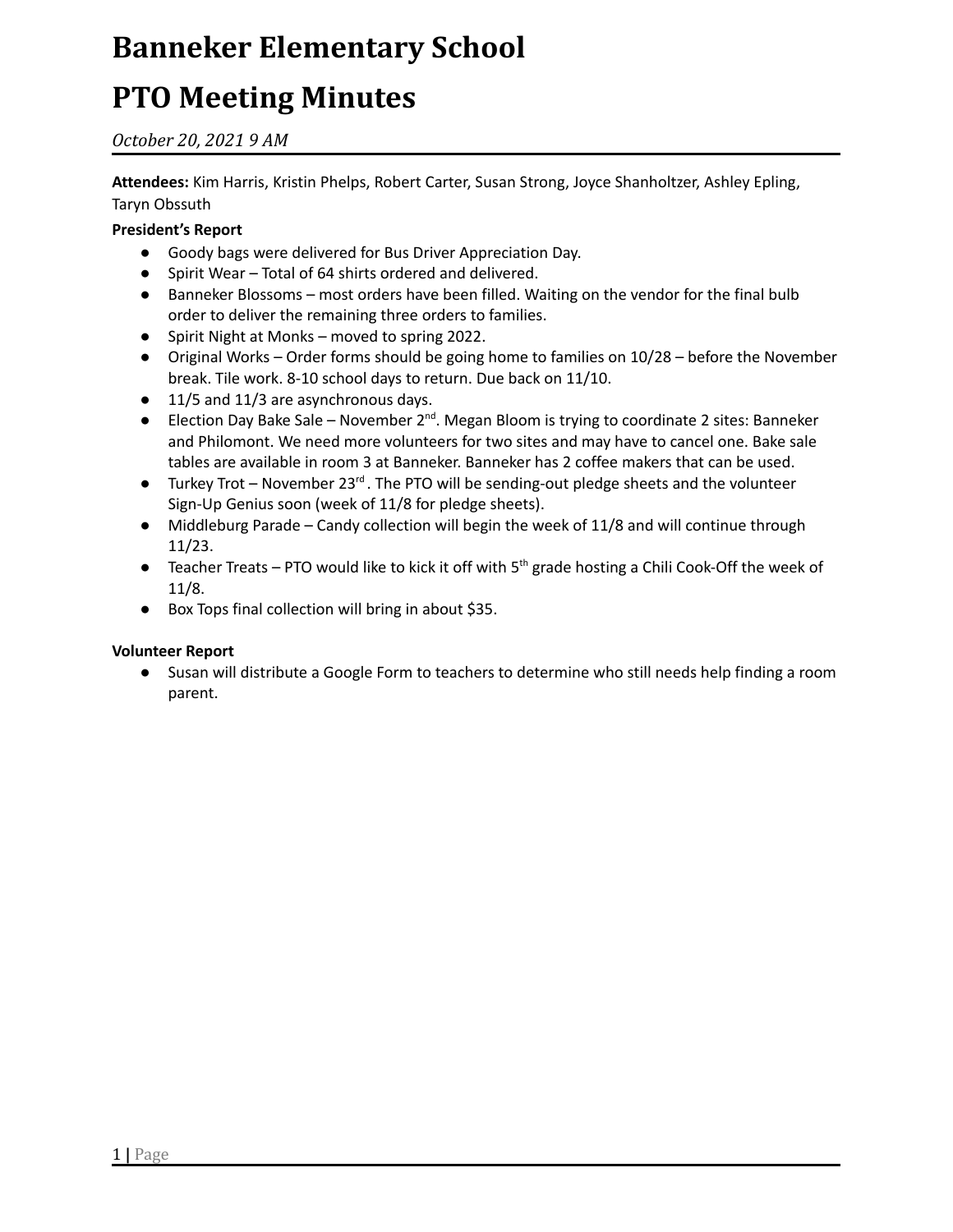### **PTO Meeting Minutes**

*October 20, 2021 9 AM*

#### **Treasurer's Report**



**Banneker Elementary PTO Account Review October 20, 2021**

| <b>STARTING</b>                    |                                |               |             |  |
|------------------------------------|--------------------------------|---------------|-------------|--|
| <b>BALANCE</b>                     |                                | \$5,473.94    |             |  |
|                                    |                                |               |             |  |
| <b>DEPOSITS</b>                    |                                |               |             |  |
| <b>Date</b>                        | For                            | <b>Amount</b> |             |  |
| 9/27                               | Forget It Fundraiser           | \$5,000.00    |             |  |
| 10/5                               | Spirit Wear                    | \$905.00      |             |  |
| 10/5                               | Pizza                          | \$600.00      |             |  |
| 10/5                               | Forget It Fundraiser           | \$200.00      |             |  |
| 10/18                              | Pizza                          | \$10.00       |             |  |
| 10/18                              | <b>Bulbs</b>                   | \$930.00      |             |  |
| <b>Total Deposits</b>              |                                | \$7,645.00    |             |  |
|                                    |                                |               |             |  |
|                                    | <b>WITHDRAWLS</b>              |               |             |  |
| <b>Date</b>                        | To                             | Amount        | Check #     |  |
| 9/20                               | <b>State Corp Fee</b>          | \$287.04      | 3582        |  |
| 9/20                               | PTO Today                      | \$769.00      | 3583        |  |
| 10/29                              | <b>Rachel Holdsworth Check</b> | \$225.00      | 3585        |  |
| 10/29                              | Molly Allen Check              | \$225.00      | 3586        |  |
| Total                              |                                |               |             |  |
| Withdrawls                         |                                | \$1,506.04    |             |  |
|                                    |                                |               |             |  |
| <b>ENDING</b>                      |                                |               |             |  |
| <b>BALANCE</b>                     |                                | \$11,612.90   |             |  |
| Scholarship                        |                                |               | \$1,000.00  |  |
| <b>AVAILABLE</b><br><b>BALANCE</b> |                                |               | \$10,612.90 |  |
|                                    |                                |               |             |  |

**OCTOBER 2021 FUNDS REQUESTS**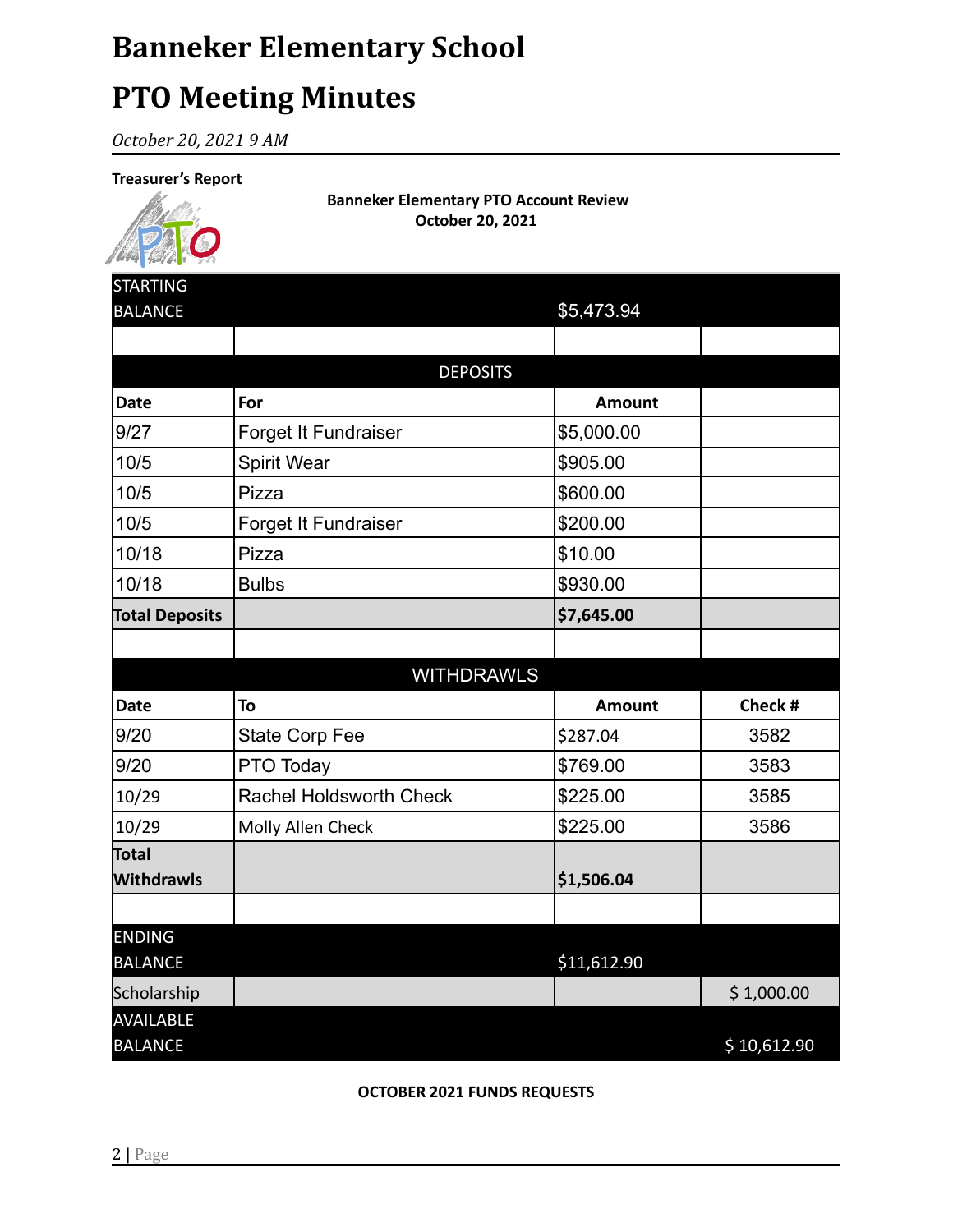### **PTO Meeting Minutes**

*October 20, 2021 9 AM*

| <b>Requestor</b>      | <b>Amount</b> | <b>Description</b>                              | <b>Status</b> |
|-----------------------|---------------|-------------------------------------------------|---------------|
| <b>Robert Carter</b>  | 650.00        | Landscaping*                                    | Approved      |
| Keena Wilt            | 300.00        | <b>History Connects for VA</b><br>studies       | Approved      |
| Christa Lynch         | 120.00        | Middleburg Parade<br>float supplies             | Approved      |
| Christa Lynch         | 150.00        | <b>Science Performance</b><br>Assessment        | Approved      |
| Cy Acord              | 64.20         | Cotton candy rental for<br><b>Fall Festival</b> | Approved      |
| Cy Acord              | 296.06        | T-shirts for Spirit Wear                        | Approved      |
| <b>Susan Strong</b>   | 620.87        | Fall Festival paper<br>products and pizza       | Approved      |
| <b>Susan Strong</b>   | 237.32        | Banneker Blossoms<br>bulb order                 | Approved      |
| <b>TOTAL EXPENSES</b> | \$2438.45     |                                                 |               |

\*Landscaping funds request was necessary this year due to school construction that continued until the end of summer which did not allow for the typical grounds maintenance to occur. Typically, One Community Church performs community service to clean-up grounds.

In the future, Mr. Carter would like a budget line item for purchasing 25-30 yards of mulch. Volunteers can help to spread the mulch before the school year.

#### **Principal's Report: Robert Carter**

- For this school year, there have been 6 COVID positive students and 25 quarantined close contacts. Families are notified if you're a close contact, but not if there's a COVID case in the classroom.
- The school uses a contact tracing diagram and checks bus, classroom, and lunch contacts. Bus tapes take 2-3 days to receive.
- School Improvement Plan Academics, social/emotional, PBIS. All students should make progress as measured by MAP grades 2-5. PALS, DRA, and ESGI for grades K-1
- More growth needs to happen
- Students need to grow in 70% percentile for 3 years to make-up for quarantine (18 months)
- Parents can have input into SIP. Latest survey results indicate that bullying is at an all time low (98%). Survey occurs in March.
- Parent teacher conference time sign-up!
- Volunteers and visitors school is still limiting volunteers, however Foxcroft requested to volunteer. All Foxcroft students are vaccinated and masked.
- New hires/vacancies the school's goal is to keep morale high, however, it is difficult when staffing isn't at 100%. As a small school, Banneker feels the pressure of staffing shortages more acutely. Need a site-based sub and cafeteria monitor.
- Added SEARCH teacher 2 days per week. Social Worker is also at Banneker more frequently.